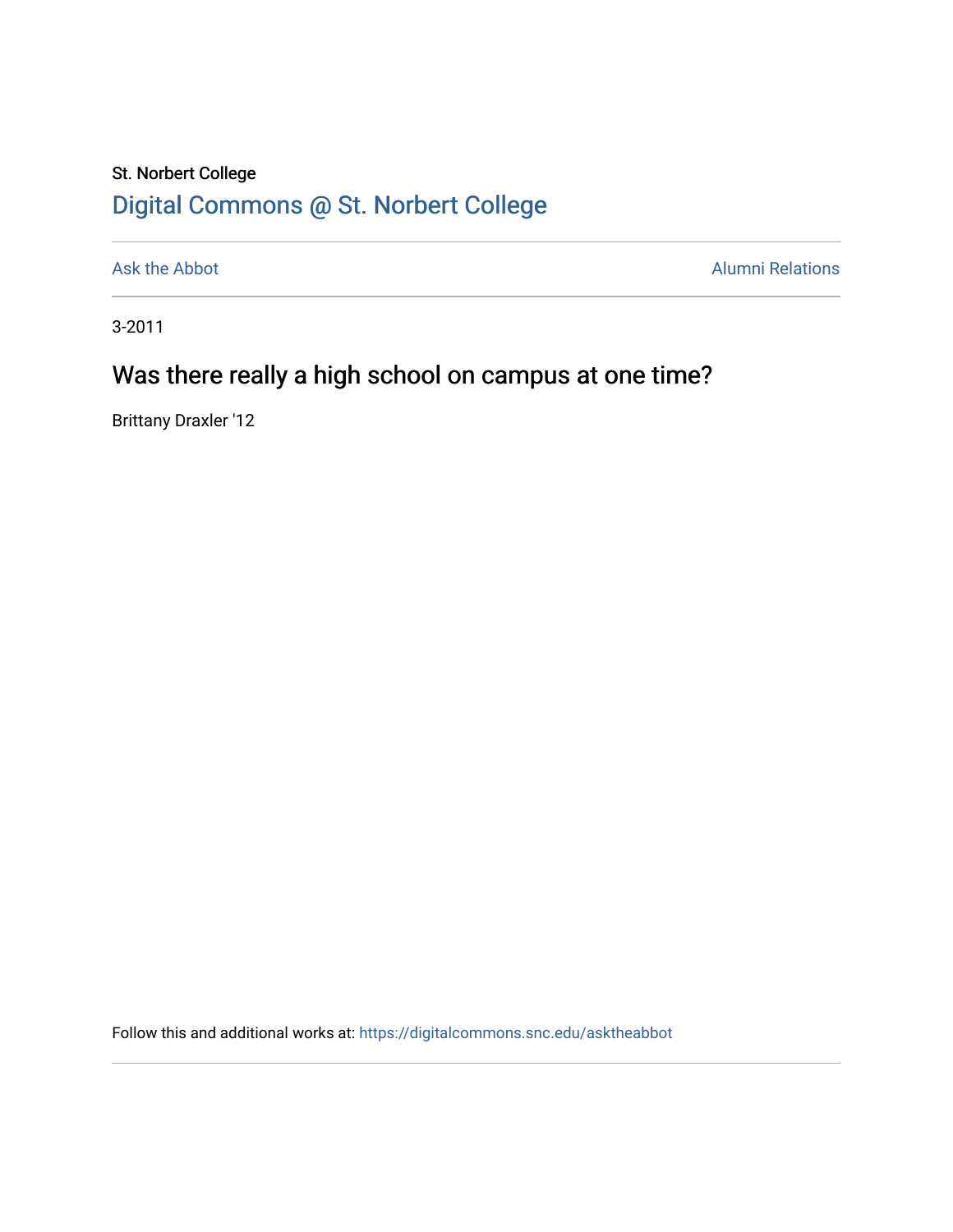



[Academics](https://www.snc.edu/academics) [Admission](https://www.snc.edu/admission) [Campus Life](https://www.snc.edu/campuslife) [Living Norbertine](https://www.snc.edu/livingnorbertine) [Athletics](https://www.snc.edu/athletics) [About](https://www.snc.edu/about)

Q

Giving

to SNC

 $\geq$  [Alumni](https://www.snc.edu/alumni/)  $\geq$  [Ask the Abbot](https://www.snc.edu/alumni/abbot/)  $\geq$  March 2011 合

## [Alumni](https://www.snc.edu/alumni/index.html)

[Events & Reunions](https://www.snc.edu/alumni/event/index.html) [Behind the Arch](https://www.snc.edu/alumni/event/behindthearch/) [Benefits and Services](https://www.snc.edu/alumni/benefits.html) [Get Involved](https://www.snc.edu/alumni/getinvolved.html) [Give to SNC](http://giving.snc.edu/) [Alumni Awards](https://www.snc.edu/alumni/awards/index.html) [Knight Lights](https://www.snc.edu/alumni/knightlights/index.html) [Alumni-Owned](https://www.snc.edu/alumni/directory/index.html) [Businesses Network](https://www.snc.edu/alumni/directory/index.html) [Alumni Board](https://www.snc.edu/alumni/alumniboard.html) [Student Alumni](https://www.snc.edu/alumni/saa.html) [Ambassadors](https://www.snc.edu/alumni/saa.html) [Staff](https://www.snc.edu/alumni/contactus.html)

# March 2011 Question:

Abbot Pennings,

Was there really a high school on campus at one time?

Brittany Draxler '12

#### Answer:

My dearest Brittany,

Many kind thanks for your inquiry. The answer to your question hearkens back to the very beginning of our beloved college.

Upon its founding in 1898, St. Norbert College did indeed serve as high school as well. As the years waxed on, St. Norbert High School evolved into a college preparatory boarding school housed within Boyle Hall.

In 1923, the West De Pere public school system erected Nicolet High School a stone's throw northwest of campus. We Norbertines purchased this building in 1959 as a new home for St. Norbert High School. With the new location came a new name that to this day humbles me greatly: Abbot Pennings High School.

That first fall, some 400 students enrolled at the new institution. It bustled for three decades, giving countless students a rich education steeped in faith. Changing times prompted its merger with other fine institutions of higher education, in 1990, to form our fine Notre Dame Academy in Green Bay.



### Ask the Abbot

As the founder of St. Norbert College, and having a prime seat in the center of campus throughout the years, I, Abbot Bernard Pennings, hold the answers to many of your burning questions about the college. [Submit Your Question](https://www.snc.edu/alumni/abbot/index.html)